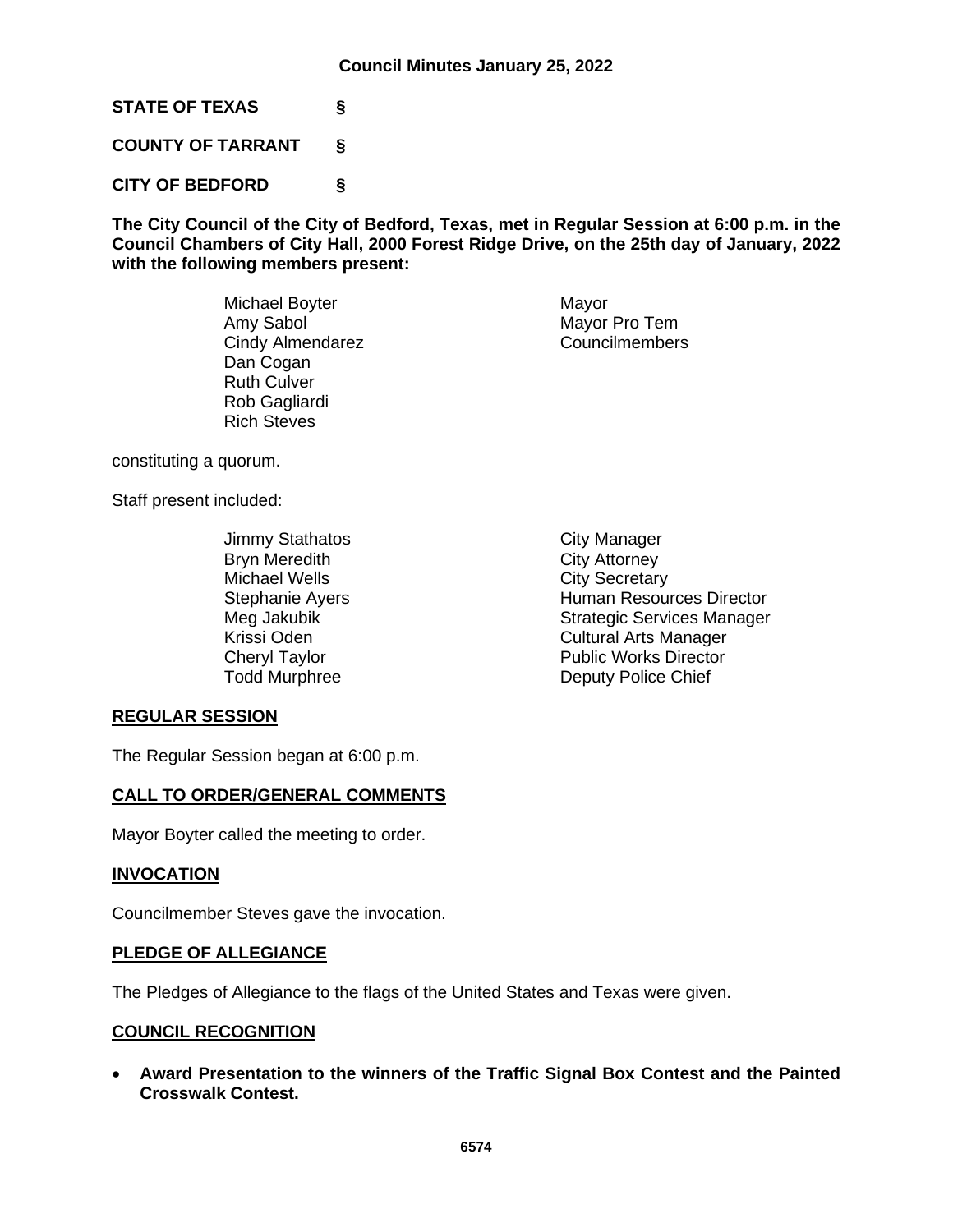### **Council Minutes January 25, 2022**

Cultural Arts Manager Krissi Oden presented the following with awards for the Traffic Signal Box Contest: Midcities Montessori, Kynlee Jarrett, Jodi Pope, Joseline Rowley, and Daniele Teagarden. Clif Beck and Jacob Wiant were also winners but unable to attend.

Ms. Oden presented Axel Reynolds the award as the winner of the Painted Crosswalk Contest.

#### • **Employee Service Recognition**

The following employees received recognition for dedicated service and commitment to the City of Bedford:

Wesley Layfield, Public Works - 10 years of service Andrew Crump, Police Department - 25 years of service David Smith, Police Department - 30 years of service

Mayor Boyter announced that City Manager Jimmy Stathatos and Communications Director Molly Fox were recognized by Engaging Local Government Leaders.

### **PRESENTATIONS**

### • **Presentation by the Charter Review Commission and receive Council direction on ordering a special election for amendments to the City Charter.**

Charter Review Chairperson Tony Comparin presented a report from the Commission on proposed amendments to the Charter. The first amendment would remove language in Section 2.04 requiring City Council members not receive compensation and add language that the Mayor would receive a stipend of \$300 per month and Council members would receive a stipend of \$200 per month. He discussed the reasoning behind the amendment, including helping to offset the personal expenses of potential candidates, thereby expanding the candidate pool, as well as legal reasons, including governmental immunity for Council members. The second amendment would add language to Section 3.04 that the City Attorney shall be appointed or removed from office by a minimum of four affirmative votes. The third amendment would add language to Section 8.02 that the Municipal Judge shall be a competent practicing lawyer who is either a resident of Bedford or one that maintains or is employed by a law office with a physical street address in Tarrant County. The fourth amendment would add language to Section 8.02 that would allow the City Council to remove the Municipal Court Judge, if appointed, after a public hearing. The fifth amendment would remove language from Section 9.04 requiring approval by the Planning and Zoning Commission to widen, narrow, relocate, vacate, or change the use of street, alley or public way, or ground or the sale of any public building or real property. The sixth amendment would add language to Section 2.03 that Council members be a resident of Bedford for one continuous year prior to being elected. The seventh amendment would add a new section that would require a Council member forfeit their office if they are convicted of a Class A or B misdemeanor, or a crime involving moral turpitude, or missing three consecutive regular Council meetings without first being excused. The final amendment would add procedures for the expulsion or forfeiture of office of Council members.

Commissioner Dorothy McWhorter presented the minority report for the first recommended amendment as it was not unanimously approved by the Commission. She stated the City is in the business of providing services, including fire, police, streets and sewers, and felt that putting Council on the payroll would be a waste of tax dollars. She felt this item is not a need but a desire and does not support her tax dollars going to members of Council that are not part of her political party. She felt that it was a ploy to eventually have Council on a yearly salary. She discussed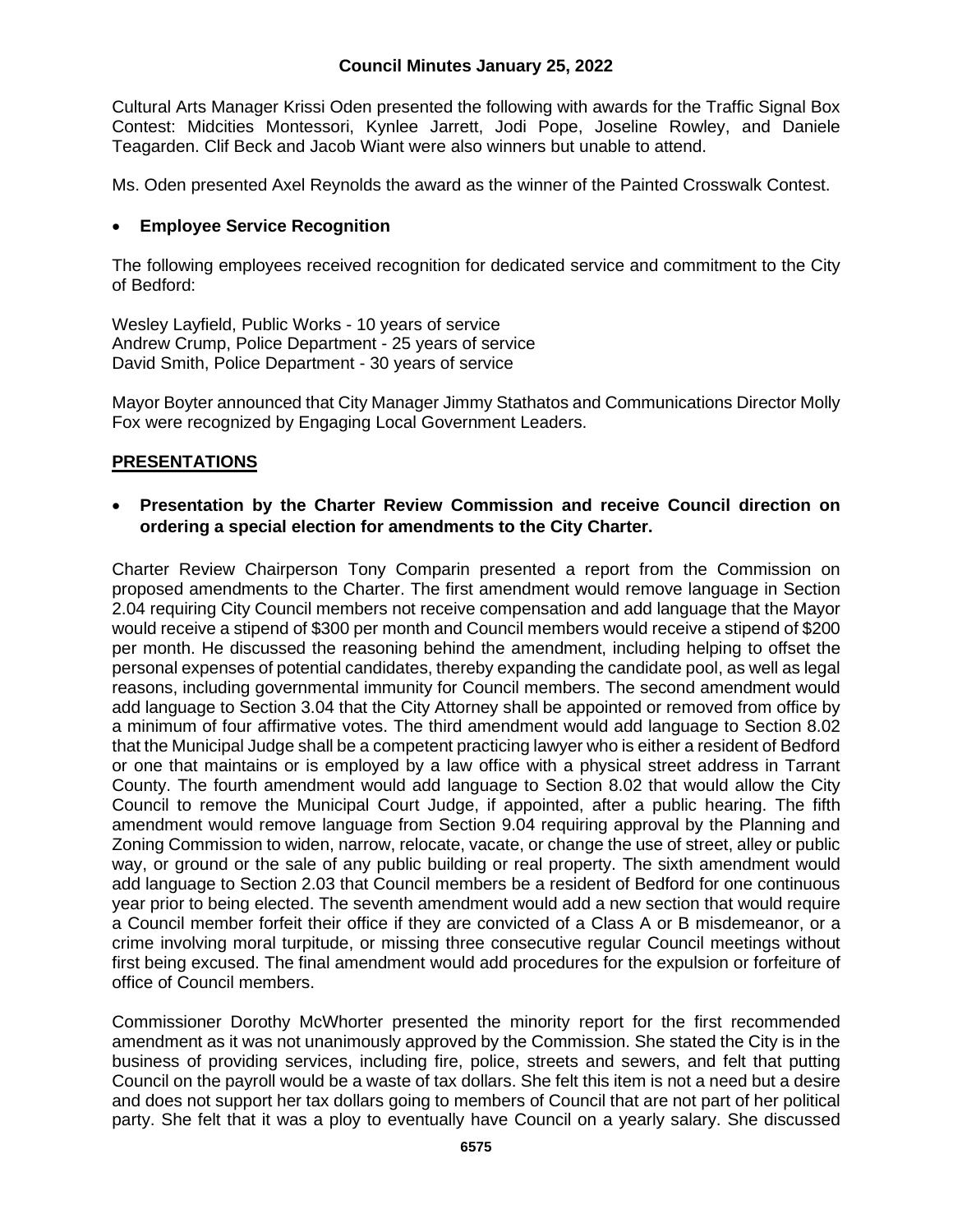## **Council Minutes January 25, 2022**

Commissioners Nichelle Dawkins and Yvonne Garcia, who were able to bring forth the procedures for expulsion or forfeiture of office after discussions were earlier closed by the Commission.

There was discussion on bringing action on the recommendations at the next Council meeting; Council compensation in other cities; Mr. Comparin's overall experience serving on the Commission; whether the Commission had enough time to achieve their purpose, specifically on the item regarding he expulsion and forfeiture of office; the number of Commissioners; whether there is a better way for the Commission to operate, including starting the process earlier; the Council having the authority to put forward amendments without appointing a Commission; the requirement in the Charter for Council to decide whether to appoint a Commission five years after a change to the Charter; and the various recommended amendments, including the eligibility of the Municipal Court Judge, allowing Council to remove an appointed Municipal Court Judge after a public hearing, the forfeiture procedures, Council compensation, and Council members forfeiting their office after missing three consecutive meetings.

### **OPEN FORUM**

Nobody signed up to speak during Open Forum.

### **CONSIDER APPROVAL OF ITEMS BY CONSENT**

City Manager Jimmy Stathatos presented an overview of the items on the consent agenda.

Motioned by Councilmember Culver, seconded by Councilmember Gagliardi, to approve the following items by consent:1 and 2.

Motion approved 7-0-0. Mayor Boyter declared the motion carried.

**1. Consider approval of the following City Council minutes: a) January 11, 2022 regular meeting**

This item was approved by consent.

**2. Consider a resolution authorizing City Manager to enter into a two-year agreement with HUB International (HUB) in the amount of \$45,000 annually to provide benefit brokerage and consulting services for employee benefits.**

This item was approved by consent.

#### **NEW BUSINESS**

**3. Consider an ordinance authorizing amendments to the adopted annual budget of the City of Bedford, Texas for the fiscal period of October 1, 2021 through September 30, 2022; providing for intra-fund and/or intra-departmental transfers; providing for investment of idle funds; and declaring an effective date.**

Strategic Services Manager Meg Jakubik and Public Works Director Cheryl Taylor presented information regarding this item, which are amendments to the budget recommended by the Street Improvement Economic Development Corporation board at their meeting the previous Tuesday. Amendments include \$600,000 for residential street paving; \$350,000 for the engineering for reconstructing Deuce Drive and the Gregory Addition; \$100,000 for a street assessment; and \$520,000 for the design and construction of Walter Street. In response to questions from Council,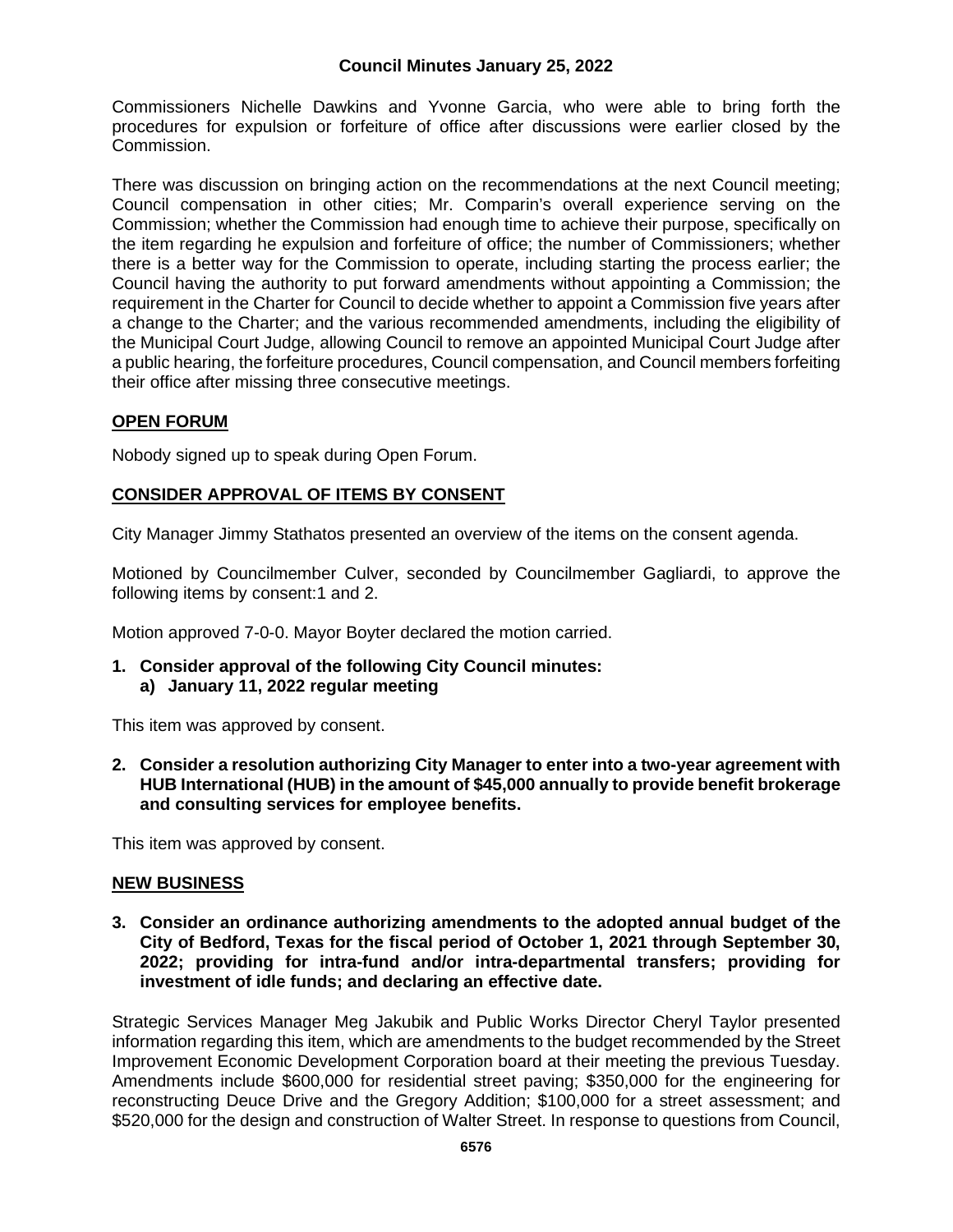Ms. Taylor confirmed that no projects are being taken off the list in order to add the above items.

Motioned by Councilmember Culver seconded by Councilmember Gagliardi, to approve an ordinance authorizing amendments to the adopted annual budget of the City of Bedford, Texas for the fiscal period of October 1, 2021 through September 30, 2022; providing for intra-fund and/or intra-departmental transfers; providing for investment of idle funds; and declaring an effective date.

Motion approved 7-0-0. Mayor Boyter declared the motion carried.

**4. Consider a resolution authorizing the City Manager to utilize the City of Grand Prairie's contract with Reynolds Asphalt and Construction Company in the amount of \$1,050,000 for the 2022 Pavement Resurfacing Services Project through the Master Interlocal Cooperative Purchasing Agreement.**

Public Works Director Cheryl Taylor presented information regarding this item, which is for paving of residential streets for Fiscal Year 2021-22 as approved by the Street Improvement Economic Development Corporation board per the five-year plan.

Motioned by Councilmember Gagliardi, seconded by Councilmember Almendarez, to approve a resolution authorizing the City Manager to utilize the City of Grand Prairie's contract with Reynolds Asphalt and Construction Company in the amount of \$1,050,000 for the 2022 Pavement Resurfacing Services Project through the Master Interlocal Cooperative Purchasing Agreement.

Motion approved 7-0-0. Mayor Boyter declared the motion carried.

**5. Consider a resolution authorizing the City Manager to utilize the City of North Richland Hills Water and Wastewater Repair Material Contract with Atlas Utility Supply Company in an amount not to exceed \$111,000 through the Master Interlocal Cooperative Purchasing Agreement.**

Ms. Taylor presented information regarding this item, which would allow staff to water and wastewater supplies from Atlas Utility Supply Company at bid prices instead of retail. Staff is planning to stock a small amount of inventory, including wastewater pipes, valve boxes, gate valves, manholes, and fire hydrants for daily work or necessary repairs.

Motioned by Councilmember Cogan, seconded by Councilmember Gagliardi, to approve a resolution authorizing the City Manager to utilize the City of North Richland Hills Water and Wastewater Repair Material Contract with Atlas Utility Supply Company in an amount not to exceed \$111,000 through the Master Interlocal Cooperative Purchasing Agreement.

Motion approved 7-0-0. Mayor Boyter declared the motion carried.

#### **6. Consider a resolution of the City of Bedford, Texas approving the American Rescue Plan Act Appropriation Plan; and recognizing and appropriating expenditures within the Fiscal Year 2022 Coronavirus Local Fiscal Recovery Fund Budget.**

City Manager Jimmy Stathatos presented information regarding this item. The three primary items to be funded with this request are a \$50,000 for the replacement of the City's network firewall as the City does not have an adequate amount of protection; \$100,200 for Econolite Cobalt Controllers, which would allow synchronization of the City's traffic signals; and \$14,000 for a statistically valid survey service. There was discussion of the purpose and scope of the American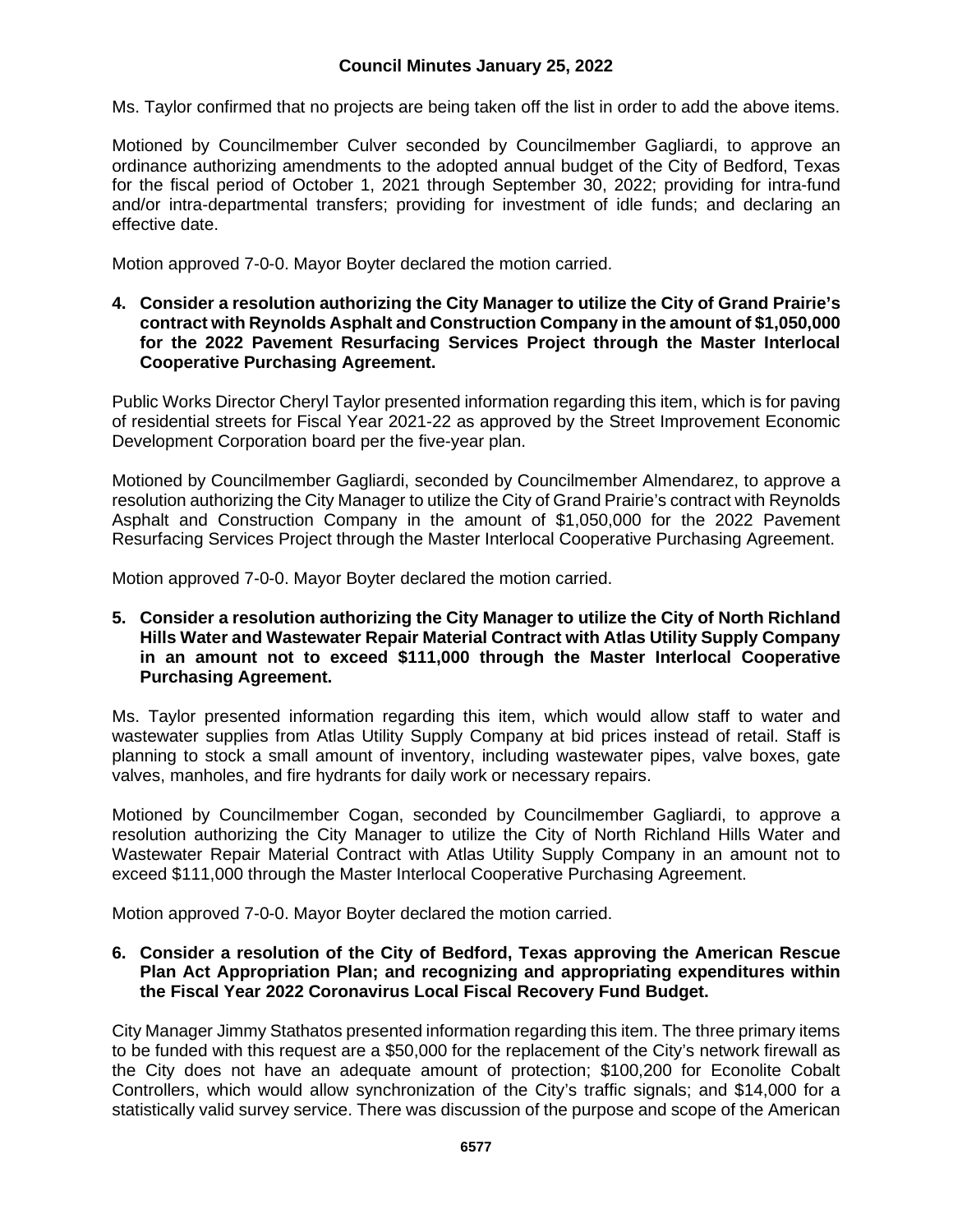Rescue Plan Act Appropriation Plan funding.

Motioned by Councilmember Culver, seconded by Councilmember Gagliardi, to approve a resolution of the City of Bedford, Texas approving the American Rescue Plan Act Appropriation Plan; and recognizing and appropriating expenditures within the Fiscal Year 2022 Coronavirus Local Fiscal Recovery Fund Budget.

Motion approved 7-0-0. Mayor Boyter declared the motion carried.

**7. Consider a resolution of the City Council of the City of Bedford, Texas, ordering a general election to be held on Saturday, May 7, 2022 for the purpose of electing persons to City Council, Place 3 and Place 5, with a term to expire May 2025; authorizing a contract for election services with Tarrant County; and establishing the dates and times for early voting for such election.**

City Secretary Michael Wells presented information regarding this item, which is to order the General Election for Places 3 and 5 on the City Council for May 7, 2022. He stated the filing period is January 19 through February 18, 2022. Early voting begins April 25 and ends on May 2, 2022. The early voting location in Bedford is the Library and staff is recommending the Election Day voting location to be the Pat May Center; however, voters can vote at any Tarrant County early voting and election day location. He stated staff explored moving Election Day voting to the Library; however, the Hurst-Euless-Bedford Independent School District was not amendable to that change. There is a possibility the Library could serve as an Election Day location regardless as there are state constitutional amendments on the ballot for May and Tarrant County may open up more vote center locations.

Motioned by Councilmember Gagliardi, seconded by Councilmember Culver, to approve a resolution of the City Council of the City of Bedford, Texas, ordering a general election to be held on Saturday, May 7, 2022 for the purpose of electing persons to City Council, Place 3 and Place 5, with a term to expire May 2025; authorizing a contract for election services with Tarrant County; and establishing the dates and times for early voting for such election.

Motion approved 7-0-0. Mayor Boyter declared the motion carried.

# **8. Mayor/Council Member Reports**

Mayor Boyter reported on upcoming events, including Coffee with a Cop on January 26 at Wood & Grain Bistro, Mornings with the Mayor on February 5, Smooches with Pooches on February 12, and murder mystery dinners at Turning Point Beer on February 26 and 27.

# **9. City Manager/Staff Reports**

Mr. Stathatos reported on three upcoming opportunities to engage with the public, including a town hall meeting on the operations of Generations Park on January 27, a town hall meeting to gather feedback on the performing arts center on February 15, and a citizen's survey, that should be made available on Friday.

# **a) Update and feedback on the proposed Master Drainage Plan.**

Mr. Stathatos discussed a drainage study that was proposed as part of the previous discussions on the drainage impact fee and concerns regarding drainage in the Rustic Woods subdivision.